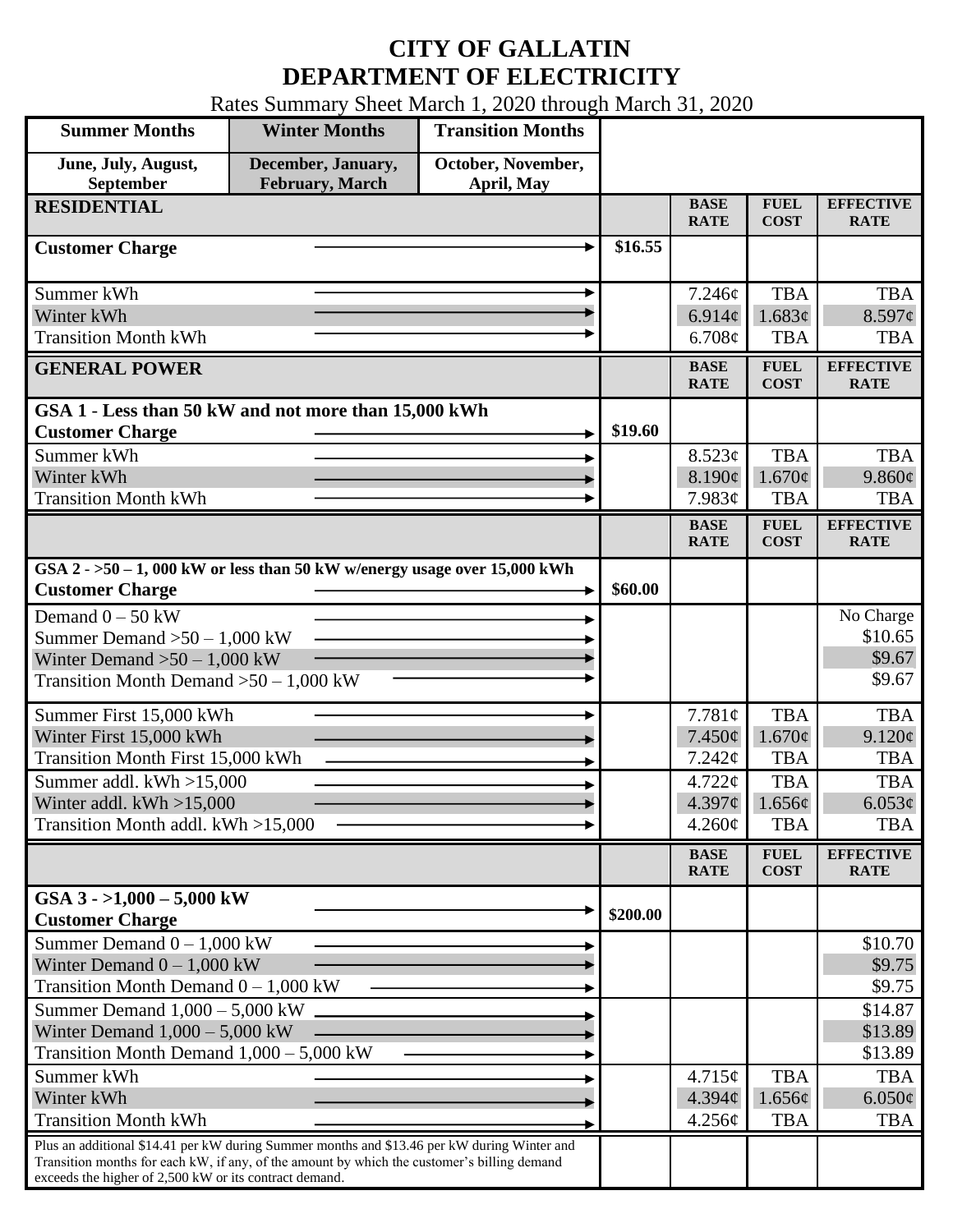| October, November,<br>June, July, August,<br>December, January,<br><b>February</b> , March<br>September<br>April, May<br><b>BASE</b><br><b>EFFECTIVE</b><br><b>FUEL</b><br><b>GENERAL POWER CONTINUE</b><br><b>COST</b><br><b>RATE</b><br><b>RATE</b><br><b>TD GSA</b><br>\$1,500<br><b>Customer Charge</b><br><b>Onpeak Summer Demand</b><br>\$10.87<br><b>Onpeak Winter Demand</b><br>\$9.99<br><b>Onpeak Transition Month Demand</b><br>\$9.99<br><b>Offpeak Excess of Contract Demand</b><br>Summer<br>\$10.87<br>Winter<br>\$9.99<br>Transition<br>\$9.99<br><b>Max Demand</b><br>\$5.23<br><b>TBA</b><br>8.049¢<br><b>Onpeak Summer kWh</b><br><b>TBA</b><br><b>Onpeak Winter kWh</b><br>6.520¢<br>1.676¢<br>8.196¢<br><b>Onpeak Transition Month kWh</b><br>5.115¢<br><b>TBA</b><br><b>TBA</b><br>Offpeak Summer kWh First 200 HUD<br>4.700¢<br><b>TBA</b><br><b>TBA</b><br>Offpeak Summer kWh Next 200 HUD<br><b>TBA</b><br><b>TBA</b><br>$0.452\mathcal{C}$<br><b>Additional HUD</b><br><b>TBA</b><br><b>TBA</b><br>0.149¢<br>Offpeak Winter kWh First 200 HUD<br>4.996¢<br>1.676¢<br>6.672¢<br>Offpeak Winter kWh Next 200 HUD<br>$0.452\epsilon$<br>1.676¢<br>2.128¢<br><b>Additional HUD</b><br>0.149¢<br>1.676¢<br>$1.825\phi$<br>Offpeak Transition kWh First 200 HUD<br>5.115¢<br><b>TBA</b><br><b>TBA</b><br>Offpeak Transition kWh Next 200 HUD<br><b>TBA</b><br><b>TBA</b><br>.452 $\phi$<br><b>Additional HUD</b><br><b>TBA</b><br><b>TBA</b><br>.149 $\phi$<br><b>EFFECTIVE</b><br><b>BASE</b><br><b>FUEL</b><br><b>COST</b><br><b>RATE</b><br><b>RATE</b><br>GSB Demands from 5,001 - 15,000 kW<br>\$1,500<br><b>Customer Charge</b><br>Onpeak Summer Demand 5,000 - 15,000 kW<br>\$10.87<br>Onpeak Winter Demand 5,000 - 15,000 kW<br>\$9.90<br>Onpeak Transition Month Demand 5,000 - 15,000 kW<br>\$9.90<br><b>Offpeak Excess of Contract Demand</b><br>Summer<br>\$10.87<br>Winter<br>\$9.90<br>Transition<br>\$9.90<br><b>Max Demand</b><br>\$5.21<br><b>TBA</b><br>6.513¢<br><b>TBA</b><br><b>Onpeak Summer kWh</b><br><b>Onpeak Winter kWh</b><br>5.378¢<br>1.643¢<br>$7.021\phi$<br><b>Onpeak Transition Month kWh</b><br>3.990¢<br><b>TBA</b><br><b>TBA</b><br>Offpeak Summer kWh First 200 HUD<br>$4.022\phi$<br><b>TBA</b><br><b>TBA</b><br>Offpeak Summer kWh Next 200 HUD<br><b>TBA</b><br>0.564¢<br><b>TBA</b><br><b>Additional HUD</b><br>$0.223\phi$<br><b>TBA</b><br><b>TBA</b><br>Offpeak Winter kWh First 200 HUD<br>$4.244\phi$<br>1.643¢<br>5.887 $\phi$<br>Offpeak Winter kWh Next 200 HUD<br>0.564¢<br>1.643¢<br>$2.207\phi$<br><b>Additional HUD</b><br>$0.223\phi$<br>1.643¢<br>$1.866\phi$<br>Offpeak Transition kWh First 200 HUD<br>3.990¢<br><b>TBA</b><br><b>TBA</b><br>Offpeak Transition kWh Next 200 HUD<br>0.564¢<br><b>TBA</b><br><b>TBA</b><br><b>Additional HUD</b><br><b>TBA</b><br>$0.223\epsilon$<br><b>TBA</b> | <b>Summer Months</b> | <b>Winter Months</b> | <b>Transition Months</b> |  |  |
|------------------------------------------------------------------------------------------------------------------------------------------------------------------------------------------------------------------------------------------------------------------------------------------------------------------------------------------------------------------------------------------------------------------------------------------------------------------------------------------------------------------------------------------------------------------------------------------------------------------------------------------------------------------------------------------------------------------------------------------------------------------------------------------------------------------------------------------------------------------------------------------------------------------------------------------------------------------------------------------------------------------------------------------------------------------------------------------------------------------------------------------------------------------------------------------------------------------------------------------------------------------------------------------------------------------------------------------------------------------------------------------------------------------------------------------------------------------------------------------------------------------------------------------------------------------------------------------------------------------------------------------------------------------------------------------------------------------------------------------------------------------------------------------------------------------------------------------------------------------------------------------------------------------------------------------------------------------------------------------------------------------------------------------------------------------------------------------------------------------------------------------------------------------------------------------------------------------------------------------------------------------------------------------------------------------------------------------------------------------------------------------------------------------------------------------------------------------------------------------------------------------------------------------------------------------------------------------------------------------------------------------------------------------------------------------------------------------------------------------------------------------------------------------------------------------------------------------------------------------------------|----------------------|----------------------|--------------------------|--|--|
|                                                                                                                                                                                                                                                                                                                                                                                                                                                                                                                                                                                                                                                                                                                                                                                                                                                                                                                                                                                                                                                                                                                                                                                                                                                                                                                                                                                                                                                                                                                                                                                                                                                                                                                                                                                                                                                                                                                                                                                                                                                                                                                                                                                                                                                                                                                                                                                                                                                                                                                                                                                                                                                                                                                                                                                                                                                                              |                      |                      |                          |  |  |
|                                                                                                                                                                                                                                                                                                                                                                                                                                                                                                                                                                                                                                                                                                                                                                                                                                                                                                                                                                                                                                                                                                                                                                                                                                                                                                                                                                                                                                                                                                                                                                                                                                                                                                                                                                                                                                                                                                                                                                                                                                                                                                                                                                                                                                                                                                                                                                                                                                                                                                                                                                                                                                                                                                                                                                                                                                                                              |                      |                      |                          |  |  |
|                                                                                                                                                                                                                                                                                                                                                                                                                                                                                                                                                                                                                                                                                                                                                                                                                                                                                                                                                                                                                                                                                                                                                                                                                                                                                                                                                                                                                                                                                                                                                                                                                                                                                                                                                                                                                                                                                                                                                                                                                                                                                                                                                                                                                                                                                                                                                                                                                                                                                                                                                                                                                                                                                                                                                                                                                                                                              |                      |                      |                          |  |  |
|                                                                                                                                                                                                                                                                                                                                                                                                                                                                                                                                                                                                                                                                                                                                                                                                                                                                                                                                                                                                                                                                                                                                                                                                                                                                                                                                                                                                                                                                                                                                                                                                                                                                                                                                                                                                                                                                                                                                                                                                                                                                                                                                                                                                                                                                                                                                                                                                                                                                                                                                                                                                                                                                                                                                                                                                                                                                              |                      |                      |                          |  |  |
|                                                                                                                                                                                                                                                                                                                                                                                                                                                                                                                                                                                                                                                                                                                                                                                                                                                                                                                                                                                                                                                                                                                                                                                                                                                                                                                                                                                                                                                                                                                                                                                                                                                                                                                                                                                                                                                                                                                                                                                                                                                                                                                                                                                                                                                                                                                                                                                                                                                                                                                                                                                                                                                                                                                                                                                                                                                                              |                      |                      |                          |  |  |
|                                                                                                                                                                                                                                                                                                                                                                                                                                                                                                                                                                                                                                                                                                                                                                                                                                                                                                                                                                                                                                                                                                                                                                                                                                                                                                                                                                                                                                                                                                                                                                                                                                                                                                                                                                                                                                                                                                                                                                                                                                                                                                                                                                                                                                                                                                                                                                                                                                                                                                                                                                                                                                                                                                                                                                                                                                                                              |                      |                      |                          |  |  |
|                                                                                                                                                                                                                                                                                                                                                                                                                                                                                                                                                                                                                                                                                                                                                                                                                                                                                                                                                                                                                                                                                                                                                                                                                                                                                                                                                                                                                                                                                                                                                                                                                                                                                                                                                                                                                                                                                                                                                                                                                                                                                                                                                                                                                                                                                                                                                                                                                                                                                                                                                                                                                                                                                                                                                                                                                                                                              |                      |                      |                          |  |  |
|                                                                                                                                                                                                                                                                                                                                                                                                                                                                                                                                                                                                                                                                                                                                                                                                                                                                                                                                                                                                                                                                                                                                                                                                                                                                                                                                                                                                                                                                                                                                                                                                                                                                                                                                                                                                                                                                                                                                                                                                                                                                                                                                                                                                                                                                                                                                                                                                                                                                                                                                                                                                                                                                                                                                                                                                                                                                              |                      |                      |                          |  |  |
|                                                                                                                                                                                                                                                                                                                                                                                                                                                                                                                                                                                                                                                                                                                                                                                                                                                                                                                                                                                                                                                                                                                                                                                                                                                                                                                                                                                                                                                                                                                                                                                                                                                                                                                                                                                                                                                                                                                                                                                                                                                                                                                                                                                                                                                                                                                                                                                                                                                                                                                                                                                                                                                                                                                                                                                                                                                                              |                      |                      |                          |  |  |
|                                                                                                                                                                                                                                                                                                                                                                                                                                                                                                                                                                                                                                                                                                                                                                                                                                                                                                                                                                                                                                                                                                                                                                                                                                                                                                                                                                                                                                                                                                                                                                                                                                                                                                                                                                                                                                                                                                                                                                                                                                                                                                                                                                                                                                                                                                                                                                                                                                                                                                                                                                                                                                                                                                                                                                                                                                                                              |                      |                      |                          |  |  |
|                                                                                                                                                                                                                                                                                                                                                                                                                                                                                                                                                                                                                                                                                                                                                                                                                                                                                                                                                                                                                                                                                                                                                                                                                                                                                                                                                                                                                                                                                                                                                                                                                                                                                                                                                                                                                                                                                                                                                                                                                                                                                                                                                                                                                                                                                                                                                                                                                                                                                                                                                                                                                                                                                                                                                                                                                                                                              |                      |                      |                          |  |  |
|                                                                                                                                                                                                                                                                                                                                                                                                                                                                                                                                                                                                                                                                                                                                                                                                                                                                                                                                                                                                                                                                                                                                                                                                                                                                                                                                                                                                                                                                                                                                                                                                                                                                                                                                                                                                                                                                                                                                                                                                                                                                                                                                                                                                                                                                                                                                                                                                                                                                                                                                                                                                                                                                                                                                                                                                                                                                              |                      |                      |                          |  |  |
|                                                                                                                                                                                                                                                                                                                                                                                                                                                                                                                                                                                                                                                                                                                                                                                                                                                                                                                                                                                                                                                                                                                                                                                                                                                                                                                                                                                                                                                                                                                                                                                                                                                                                                                                                                                                                                                                                                                                                                                                                                                                                                                                                                                                                                                                                                                                                                                                                                                                                                                                                                                                                                                                                                                                                                                                                                                                              |                      |                      |                          |  |  |
|                                                                                                                                                                                                                                                                                                                                                                                                                                                                                                                                                                                                                                                                                                                                                                                                                                                                                                                                                                                                                                                                                                                                                                                                                                                                                                                                                                                                                                                                                                                                                                                                                                                                                                                                                                                                                                                                                                                                                                                                                                                                                                                                                                                                                                                                                                                                                                                                                                                                                                                                                                                                                                                                                                                                                                                                                                                                              |                      |                      |                          |  |  |
|                                                                                                                                                                                                                                                                                                                                                                                                                                                                                                                                                                                                                                                                                                                                                                                                                                                                                                                                                                                                                                                                                                                                                                                                                                                                                                                                                                                                                                                                                                                                                                                                                                                                                                                                                                                                                                                                                                                                                                                                                                                                                                                                                                                                                                                                                                                                                                                                                                                                                                                                                                                                                                                                                                                                                                                                                                                                              |                      |                      |                          |  |  |
|                                                                                                                                                                                                                                                                                                                                                                                                                                                                                                                                                                                                                                                                                                                                                                                                                                                                                                                                                                                                                                                                                                                                                                                                                                                                                                                                                                                                                                                                                                                                                                                                                                                                                                                                                                                                                                                                                                                                                                                                                                                                                                                                                                                                                                                                                                                                                                                                                                                                                                                                                                                                                                                                                                                                                                                                                                                                              |                      |                      |                          |  |  |
|                                                                                                                                                                                                                                                                                                                                                                                                                                                                                                                                                                                                                                                                                                                                                                                                                                                                                                                                                                                                                                                                                                                                                                                                                                                                                                                                                                                                                                                                                                                                                                                                                                                                                                                                                                                                                                                                                                                                                                                                                                                                                                                                                                                                                                                                                                                                                                                                                                                                                                                                                                                                                                                                                                                                                                                                                                                                              |                      |                      |                          |  |  |
|                                                                                                                                                                                                                                                                                                                                                                                                                                                                                                                                                                                                                                                                                                                                                                                                                                                                                                                                                                                                                                                                                                                                                                                                                                                                                                                                                                                                                                                                                                                                                                                                                                                                                                                                                                                                                                                                                                                                                                                                                                                                                                                                                                                                                                                                                                                                                                                                                                                                                                                                                                                                                                                                                                                                                                                                                                                                              |                      |                      |                          |  |  |
|                                                                                                                                                                                                                                                                                                                                                                                                                                                                                                                                                                                                                                                                                                                                                                                                                                                                                                                                                                                                                                                                                                                                                                                                                                                                                                                                                                                                                                                                                                                                                                                                                                                                                                                                                                                                                                                                                                                                                                                                                                                                                                                                                                                                                                                                                                                                                                                                                                                                                                                                                                                                                                                                                                                                                                                                                                                                              |                      |                      |                          |  |  |
|                                                                                                                                                                                                                                                                                                                                                                                                                                                                                                                                                                                                                                                                                                                                                                                                                                                                                                                                                                                                                                                                                                                                                                                                                                                                                                                                                                                                                                                                                                                                                                                                                                                                                                                                                                                                                                                                                                                                                                                                                                                                                                                                                                                                                                                                                                                                                                                                                                                                                                                                                                                                                                                                                                                                                                                                                                                                              |                      |                      |                          |  |  |
|                                                                                                                                                                                                                                                                                                                                                                                                                                                                                                                                                                                                                                                                                                                                                                                                                                                                                                                                                                                                                                                                                                                                                                                                                                                                                                                                                                                                                                                                                                                                                                                                                                                                                                                                                                                                                                                                                                                                                                                                                                                                                                                                                                                                                                                                                                                                                                                                                                                                                                                                                                                                                                                                                                                                                                                                                                                                              |                      |                      |                          |  |  |
|                                                                                                                                                                                                                                                                                                                                                                                                                                                                                                                                                                                                                                                                                                                                                                                                                                                                                                                                                                                                                                                                                                                                                                                                                                                                                                                                                                                                                                                                                                                                                                                                                                                                                                                                                                                                                                                                                                                                                                                                                                                                                                                                                                                                                                                                                                                                                                                                                                                                                                                                                                                                                                                                                                                                                                                                                                                                              |                      |                      |                          |  |  |
|                                                                                                                                                                                                                                                                                                                                                                                                                                                                                                                                                                                                                                                                                                                                                                                                                                                                                                                                                                                                                                                                                                                                                                                                                                                                                                                                                                                                                                                                                                                                                                                                                                                                                                                                                                                                                                                                                                                                                                                                                                                                                                                                                                                                                                                                                                                                                                                                                                                                                                                                                                                                                                                                                                                                                                                                                                                                              |                      |                      |                          |  |  |
|                                                                                                                                                                                                                                                                                                                                                                                                                                                                                                                                                                                                                                                                                                                                                                                                                                                                                                                                                                                                                                                                                                                                                                                                                                                                                                                                                                                                                                                                                                                                                                                                                                                                                                                                                                                                                                                                                                                                                                                                                                                                                                                                                                                                                                                                                                                                                                                                                                                                                                                                                                                                                                                                                                                                                                                                                                                                              |                      |                      |                          |  |  |
|                                                                                                                                                                                                                                                                                                                                                                                                                                                                                                                                                                                                                                                                                                                                                                                                                                                                                                                                                                                                                                                                                                                                                                                                                                                                                                                                                                                                                                                                                                                                                                                                                                                                                                                                                                                                                                                                                                                                                                                                                                                                                                                                                                                                                                                                                                                                                                                                                                                                                                                                                                                                                                                                                                                                                                                                                                                                              |                      |                      |                          |  |  |
|                                                                                                                                                                                                                                                                                                                                                                                                                                                                                                                                                                                                                                                                                                                                                                                                                                                                                                                                                                                                                                                                                                                                                                                                                                                                                                                                                                                                                                                                                                                                                                                                                                                                                                                                                                                                                                                                                                                                                                                                                                                                                                                                                                                                                                                                                                                                                                                                                                                                                                                                                                                                                                                                                                                                                                                                                                                                              |                      |                      |                          |  |  |
|                                                                                                                                                                                                                                                                                                                                                                                                                                                                                                                                                                                                                                                                                                                                                                                                                                                                                                                                                                                                                                                                                                                                                                                                                                                                                                                                                                                                                                                                                                                                                                                                                                                                                                                                                                                                                                                                                                                                                                                                                                                                                                                                                                                                                                                                                                                                                                                                                                                                                                                                                                                                                                                                                                                                                                                                                                                                              |                      |                      |                          |  |  |
|                                                                                                                                                                                                                                                                                                                                                                                                                                                                                                                                                                                                                                                                                                                                                                                                                                                                                                                                                                                                                                                                                                                                                                                                                                                                                                                                                                                                                                                                                                                                                                                                                                                                                                                                                                                                                                                                                                                                                                                                                                                                                                                                                                                                                                                                                                                                                                                                                                                                                                                                                                                                                                                                                                                                                                                                                                                                              |                      |                      |                          |  |  |
|                                                                                                                                                                                                                                                                                                                                                                                                                                                                                                                                                                                                                                                                                                                                                                                                                                                                                                                                                                                                                                                                                                                                                                                                                                                                                                                                                                                                                                                                                                                                                                                                                                                                                                                                                                                                                                                                                                                                                                                                                                                                                                                                                                                                                                                                                                                                                                                                                                                                                                                                                                                                                                                                                                                                                                                                                                                                              |                      |                      |                          |  |  |
|                                                                                                                                                                                                                                                                                                                                                                                                                                                                                                                                                                                                                                                                                                                                                                                                                                                                                                                                                                                                                                                                                                                                                                                                                                                                                                                                                                                                                                                                                                                                                                                                                                                                                                                                                                                                                                                                                                                                                                                                                                                                                                                                                                                                                                                                                                                                                                                                                                                                                                                                                                                                                                                                                                                                                                                                                                                                              |                      |                      |                          |  |  |
|                                                                                                                                                                                                                                                                                                                                                                                                                                                                                                                                                                                                                                                                                                                                                                                                                                                                                                                                                                                                                                                                                                                                                                                                                                                                                                                                                                                                                                                                                                                                                                                                                                                                                                                                                                                                                                                                                                                                                                                                                                                                                                                                                                                                                                                                                                                                                                                                                                                                                                                                                                                                                                                                                                                                                                                                                                                                              |                      |                      |                          |  |  |
|                                                                                                                                                                                                                                                                                                                                                                                                                                                                                                                                                                                                                                                                                                                                                                                                                                                                                                                                                                                                                                                                                                                                                                                                                                                                                                                                                                                                                                                                                                                                                                                                                                                                                                                                                                                                                                                                                                                                                                                                                                                                                                                                                                                                                                                                                                                                                                                                                                                                                                                                                                                                                                                                                                                                                                                                                                                                              |                      |                      |                          |  |  |
|                                                                                                                                                                                                                                                                                                                                                                                                                                                                                                                                                                                                                                                                                                                                                                                                                                                                                                                                                                                                                                                                                                                                                                                                                                                                                                                                                                                                                                                                                                                                                                                                                                                                                                                                                                                                                                                                                                                                                                                                                                                                                                                                                                                                                                                                                                                                                                                                                                                                                                                                                                                                                                                                                                                                                                                                                                                                              |                      |                      |                          |  |  |
|                                                                                                                                                                                                                                                                                                                                                                                                                                                                                                                                                                                                                                                                                                                                                                                                                                                                                                                                                                                                                                                                                                                                                                                                                                                                                                                                                                                                                                                                                                                                                                                                                                                                                                                                                                                                                                                                                                                                                                                                                                                                                                                                                                                                                                                                                                                                                                                                                                                                                                                                                                                                                                                                                                                                                                                                                                                                              |                      |                      |                          |  |  |
|                                                                                                                                                                                                                                                                                                                                                                                                                                                                                                                                                                                                                                                                                                                                                                                                                                                                                                                                                                                                                                                                                                                                                                                                                                                                                                                                                                                                                                                                                                                                                                                                                                                                                                                                                                                                                                                                                                                                                                                                                                                                                                                                                                                                                                                                                                                                                                                                                                                                                                                                                                                                                                                                                                                                                                                                                                                                              |                      |                      |                          |  |  |
|                                                                                                                                                                                                                                                                                                                                                                                                                                                                                                                                                                                                                                                                                                                                                                                                                                                                                                                                                                                                                                                                                                                                                                                                                                                                                                                                                                                                                                                                                                                                                                                                                                                                                                                                                                                                                                                                                                                                                                                                                                                                                                                                                                                                                                                                                                                                                                                                                                                                                                                                                                                                                                                                                                                                                                                                                                                                              |                      |                      |                          |  |  |
|                                                                                                                                                                                                                                                                                                                                                                                                                                                                                                                                                                                                                                                                                                                                                                                                                                                                                                                                                                                                                                                                                                                                                                                                                                                                                                                                                                                                                                                                                                                                                                                                                                                                                                                                                                                                                                                                                                                                                                                                                                                                                                                                                                                                                                                                                                                                                                                                                                                                                                                                                                                                                                                                                                                                                                                                                                                                              |                      |                      |                          |  |  |
|                                                                                                                                                                                                                                                                                                                                                                                                                                                                                                                                                                                                                                                                                                                                                                                                                                                                                                                                                                                                                                                                                                                                                                                                                                                                                                                                                                                                                                                                                                                                                                                                                                                                                                                                                                                                                                                                                                                                                                                                                                                                                                                                                                                                                                                                                                                                                                                                                                                                                                                                                                                                                                                                                                                                                                                                                                                                              |                      |                      |                          |  |  |
|                                                                                                                                                                                                                                                                                                                                                                                                                                                                                                                                                                                                                                                                                                                                                                                                                                                                                                                                                                                                                                                                                                                                                                                                                                                                                                                                                                                                                                                                                                                                                                                                                                                                                                                                                                                                                                                                                                                                                                                                                                                                                                                                                                                                                                                                                                                                                                                                                                                                                                                                                                                                                                                                                                                                                                                                                                                                              |                      |                      |                          |  |  |
|                                                                                                                                                                                                                                                                                                                                                                                                                                                                                                                                                                                                                                                                                                                                                                                                                                                                                                                                                                                                                                                                                                                                                                                                                                                                                                                                                                                                                                                                                                                                                                                                                                                                                                                                                                                                                                                                                                                                                                                                                                                                                                                                                                                                                                                                                                                                                                                                                                                                                                                                                                                                                                                                                                                                                                                                                                                                              |                      |                      |                          |  |  |
|                                                                                                                                                                                                                                                                                                                                                                                                                                                                                                                                                                                                                                                                                                                                                                                                                                                                                                                                                                                                                                                                                                                                                                                                                                                                                                                                                                                                                                                                                                                                                                                                                                                                                                                                                                                                                                                                                                                                                                                                                                                                                                                                                                                                                                                                                                                                                                                                                                                                                                                                                                                                                                                                                                                                                                                                                                                                              |                      |                      |                          |  |  |
|                                                                                                                                                                                                                                                                                                                                                                                                                                                                                                                                                                                                                                                                                                                                                                                                                                                                                                                                                                                                                                                                                                                                                                                                                                                                                                                                                                                                                                                                                                                                                                                                                                                                                                                                                                                                                                                                                                                                                                                                                                                                                                                                                                                                                                                                                                                                                                                                                                                                                                                                                                                                                                                                                                                                                                                                                                                                              |                      |                      |                          |  |  |
|                                                                                                                                                                                                                                                                                                                                                                                                                                                                                                                                                                                                                                                                                                                                                                                                                                                                                                                                                                                                                                                                                                                                                                                                                                                                                                                                                                                                                                                                                                                                                                                                                                                                                                                                                                                                                                                                                                                                                                                                                                                                                                                                                                                                                                                                                                                                                                                                                                                                                                                                                                                                                                                                                                                                                                                                                                                                              |                      |                      |                          |  |  |
|                                                                                                                                                                                                                                                                                                                                                                                                                                                                                                                                                                                                                                                                                                                                                                                                                                                                                                                                                                                                                                                                                                                                                                                                                                                                                                                                                                                                                                                                                                                                                                                                                                                                                                                                                                                                                                                                                                                                                                                                                                                                                                                                                                                                                                                                                                                                                                                                                                                                                                                                                                                                                                                                                                                                                                                                                                                                              |                      |                      |                          |  |  |
|                                                                                                                                                                                                                                                                                                                                                                                                                                                                                                                                                                                                                                                                                                                                                                                                                                                                                                                                                                                                                                                                                                                                                                                                                                                                                                                                                                                                                                                                                                                                                                                                                                                                                                                                                                                                                                                                                                                                                                                                                                                                                                                                                                                                                                                                                                                                                                                                                                                                                                                                                                                                                                                                                                                                                                                                                                                                              |                      |                      |                          |  |  |
|                                                                                                                                                                                                                                                                                                                                                                                                                                                                                                                                                                                                                                                                                                                                                                                                                                                                                                                                                                                                                                                                                                                                                                                                                                                                                                                                                                                                                                                                                                                                                                                                                                                                                                                                                                                                                                                                                                                                                                                                                                                                                                                                                                                                                                                                                                                                                                                                                                                                                                                                                                                                                                                                                                                                                                                                                                                                              |                      |                      |                          |  |  |

## **Page 2 - Rates Summary Sheet March 1, 2020 through March 31, 2020**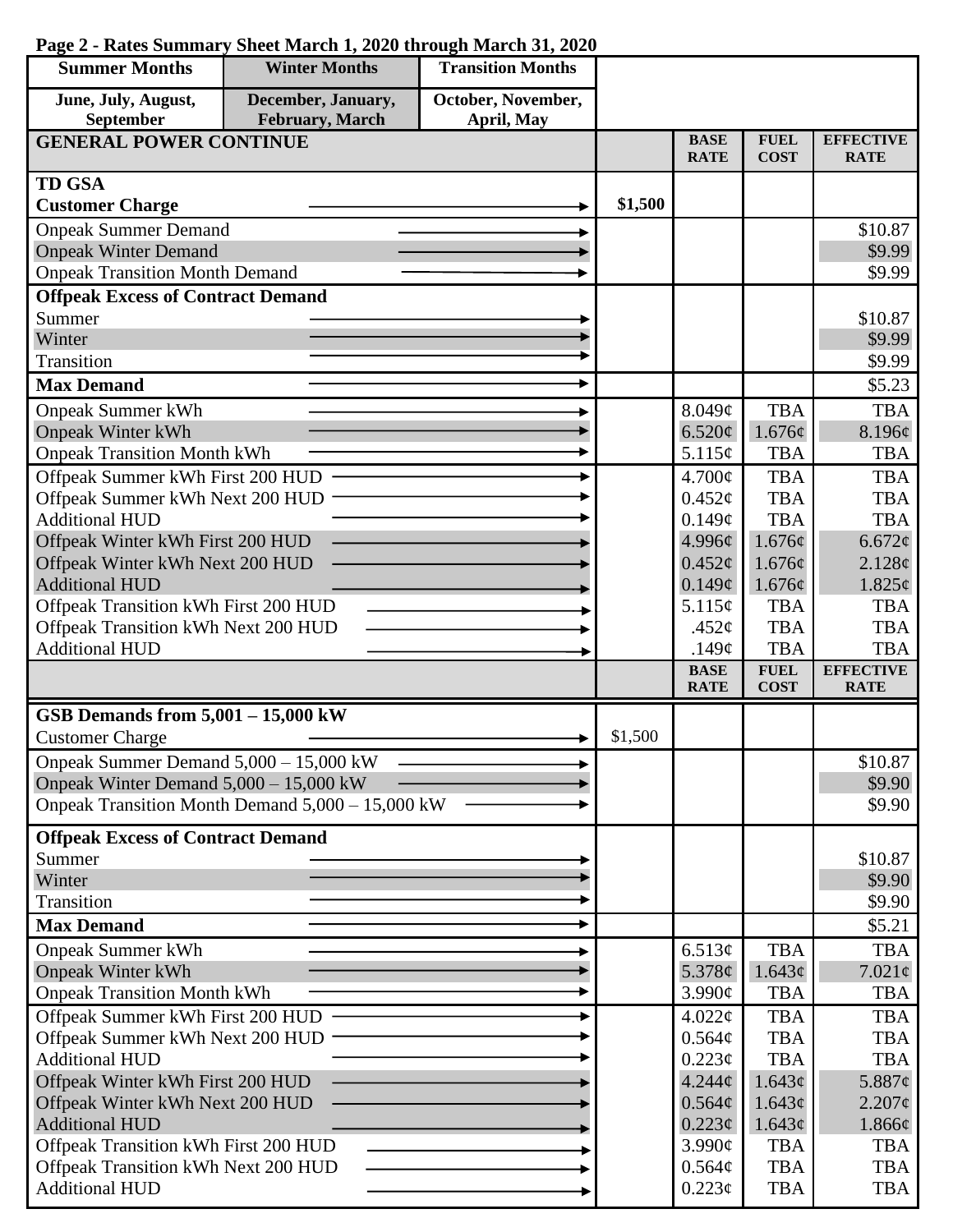## **Page 3 - Rates Summary Sheet March 1, 2020 through March 31, 2020**

| <b>Summer Months</b>                                                        | <b>Winter Months</b> | <b>Transition Months</b> |         |                            |                      |                        |
|-----------------------------------------------------------------------------|----------------------|--------------------------|---------|----------------------------|----------------------|------------------------|
| June, July, August,                                                         | December, January,   | October, November,       |         |                            |                      |                        |
| September                                                                   | February, March      | April, May               |         | <b>BASE</b>                | <b>FUEL</b>          | <b>EFFECTIVE</b>       |
| <b>GENERAL POWER CONTINUE</b>                                               |                      |                          |         | <b>RATE</b>                | <b>COST</b>          | <b>RATE</b>            |
| MSB Demands greater than 5,000 kW                                           |                      |                          |         |                            |                      |                        |
| <b>Customer Charge</b>                                                      |                      |                          | \$1,500 |                            |                      |                        |
| Onpeak Summer Demand > 5,000                                                |                      |                          |         |                            |                      | \$10.24                |
| Onpeak Winter Demand > 5,000                                                |                      |                          |         |                            |                      | \$9.27                 |
| Onpeak Transition Month Demand > 5,000                                      |                      |                          |         |                            |                      | \$9.27                 |
| <b>Max Demand</b>                                                           |                      |                          |         |                            |                      | \$2.26                 |
| <b>Offpeak Excess of Contract Demand</b>                                    |                      |                          |         |                            |                      |                        |
| Summer                                                                      |                      |                          |         |                            |                      | \$10.24                |
| Winter                                                                      |                      |                          |         |                            |                      | \$9.27                 |
| Transition                                                                  |                      |                          |         |                            |                      | \$9.27                 |
| <b>Onpeak Summer kWh</b>                                                    |                      |                          |         | 5.779¢                     | <b>TBA</b>           | <b>TBA</b>             |
| <b>Onpeak Winter kWh</b>                                                    |                      |                          |         | 4.639¢                     | 1.648¢               | $6.287$ ¢              |
| <b>Onpeak Transition Month kWh</b>                                          |                      |                          |         | 3.589¢                     | <b>TBA</b>           | <b>TBA</b>             |
| Offpeak Summer kWh First 200 HU <del>D</del>                                |                      |                          |         | 3.279¢                     | <b>TBA</b>           | <b>TBA</b>             |
| Offpeak Summer kWh Next 200 HUD                                             |                      |                          |         | 0.310¢                     | <b>TBA</b>           | <b>TBA</b>             |
| <b>Additional HUD</b>                                                       |                      |                          |         | $0.055\phi$                | <b>TBA</b>           | <b>TBA</b>             |
| Offpeak Winter kWh First 200 HUD                                            |                      |                          |         | 3.502¢                     | 1.648¢               | 5.150¢                 |
| Offpeak Winter kWh Next 200 HUD<br><b>Additional HUD</b>                    |                      |                          |         | $0.310\phi$                | 1.648¢               | 1.958c                 |
|                                                                             |                      |                          |         | $0.055\phi$<br>3.589¢      | 1.648¢<br><b>TBA</b> | 1.703¢<br>5.293 $\phi$ |
| Offpeak Transition kWh First 200 HUD<br>Offpeak Transition kWh Next 200 HUD |                      |                          |         | $0.310\phi$                | <b>TBA</b>           | 2.014¢                 |
| <b>Additional HUD</b>                                                       |                      |                          |         | $0.055\phi$                | <b>TBA</b>           | <b>TBA</b>             |
|                                                                             |                      |                          |         | <b>BASE</b>                | <b>FUEL</b>          | <b>EFFECTIVE</b>       |
|                                                                             |                      |                          |         | <b>RATE</b>                | <b>COST</b>          | <b>RATE</b>            |
| MSD Demands greater than 25,000 kW                                          |                      |                          | \$1,500 |                            |                      |                        |
| <b>Customer Charge</b>                                                      |                      |                          |         |                            |                      |                        |
| <b>Onpeak Summer Demand</b>                                                 |                      |                          |         |                            |                      | \$10.24                |
| <b>Onpeak Winter Demand</b>                                                 |                      |                          |         |                            |                      | \$9.27                 |
| <b>Onpeak Transition Demand</b>                                             |                      |                          |         |                            |                      | \$9.27                 |
| <b>Max Demand</b>                                                           |                      |                          |         |                            |                      | \$1.64                 |
| <b>Offpeak Excess of Contract Demand</b>                                    |                      |                          |         |                            |                      |                        |
| Summer<br>Winter                                                            |                      |                          |         |                            |                      | \$10.24<br>\$9.27      |
| Transition                                                                  |                      |                          |         |                            |                      | \$9.27                 |
|                                                                             |                      |                          |         |                            |                      |                        |
| <b>Onpeak Summer kWh</b>                                                    |                      |                          |         | 5.440¢                     | <b>TBA</b>           | <b>TBA</b>             |
| <b>Onpeak Winter kWh</b><br><b>Onpeak Transition Month kWh</b>              |                      |                          |         | 4.298¢<br>3.248¢           | 1.648¢<br><b>TBA</b> | $5.946\ell$            |
|                                                                             |                      |                          |         |                            |                      | <b>TBA</b>             |
| Offpeak Summer kWh First 200 HUD                                            |                      |                          |         | 2.939¢                     | <b>TBA</b>           | <b>TBA</b>             |
| Offpeak Summer kWh Next 200 HUD                                             |                      |                          |         | 0.282¢                     | <b>TBA</b>           | <b>TBA</b>             |
| <b>Additional HUD</b>                                                       |                      |                          |         | $0.208\phi$                | <b>TBA</b>           | <b>TBA</b>             |
| Offpeak Winter kWh First 200 HUD<br>Offpeak Winter kWh Next 200 HUD         |                      |                          |         | $3.161\phi$<br>$0.282\phi$ | 1.648¢<br>1.648¢     | 4.809¢<br>$1.930\phi$  |
| <b>Additional HUD</b>                                                       |                      |                          |         | $0.223\phi$                | 1.648¢               | $1.871\phi$            |
| Offpeak Transition kWh First 200 HUD                                        |                      |                          |         | 3.248¢                     | <b>TBA</b>           | <b>TBA</b>             |
| Offpeak Transition kWh Next 200 HUD                                         |                      |                          |         | $0.282\ell$                | <b>TBA</b>           | <b>TBA</b>             |
| <b>Additional HUD</b>                                                       |                      |                          |         | $0.223\phi$                | <b>TBA</b>           | <b>TBA</b>             |